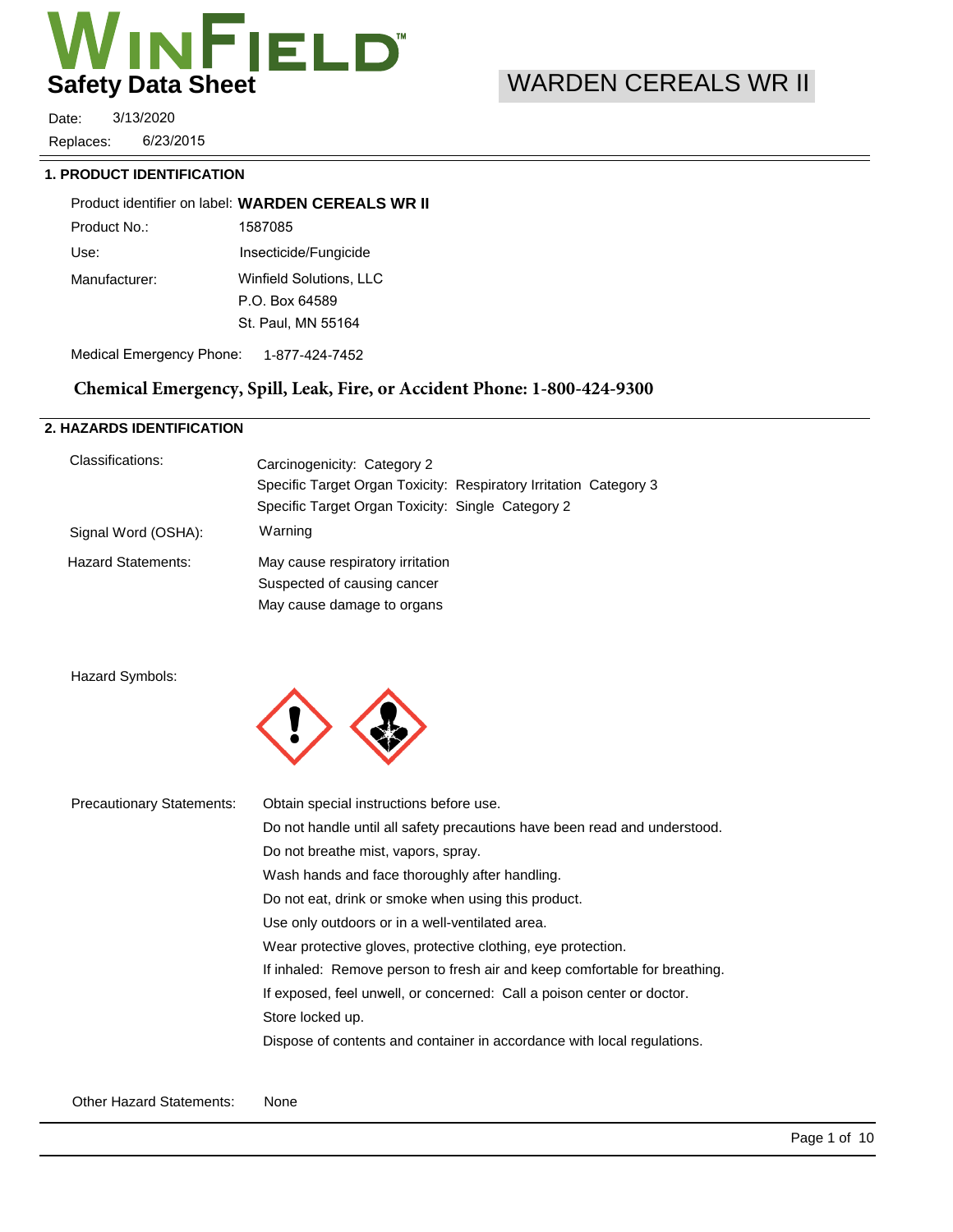

6/23/2015 3/13/2020 Replaces: Date:

## **3. COMPOSITION/INFORMATION ON INGREDIENTS**

| <b>Chemical Name</b>                                                                                      | <b>Common Name</b> | <b>CAS Number</b>          | Concentration       |
|-----------------------------------------------------------------------------------------------------------|--------------------|----------------------------|---------------------|
| Glycerin                                                                                                  | Glycerin           | $56 - 81 - 5$              | <b>Trade Secret</b> |
| <b>Titanium Dioxide</b>                                                                                   | Titanium Dioxide   | 13463-67-7                 | <b>Trade Secret</b> |
| 1,2-Propanediol                                                                                           | Propylene Glycol   | 57-55-6                    | <b>Trade Secret</b> |
| Talc                                                                                                      | Talc               | 14807-96-6                 | <b>Trade Secret</b> |
| Other ingredients                                                                                         | Other ingredients  | <b>Trade Secret</b>        | 87.78%              |
| 1H-1,2,4-Triazole, 1-[[2-[2-chloro-4-(4-<br>chlorophenoxy)phenyl]-4-methyl-1,3-<br>dioxolan-2-yl]methyl]- | Difenoconazole     | 119446-68-3                | 3.45%               |
| $(R, S)-2-[2, 6-dimethylphenyl)-$<br>methoxyacetylamino]-propionic acid<br>methyl ester                   | Mefenoxam          | 70630-17-0 &<br>69516-34-3 | 0.86%               |
| 4-(2,2-difluoro-1,3-benzodioxol-4-yl)-1H-<br>pyrrole-3-carbonitrile                                       | Fludioxonil        | 131341-86-1                | 0.72%               |
| 3-(2-chloro-1,3-thiazol-5-ylmethyl)-5-<br>methyl-1,3,5-oxadiazinan-4-<br>ylidene(nitro)amine              | Thiamethoxam       | 153719-23-4                | 5.75%               |
| 1H-Pyrazole-4-carboxamide, N-(2-[1,1'-<br>bicyclopropyl]-2-ylphenyl)-3-<br>(difluoromethyl)-1-methyl-     | Sedaxane           | 874967-67-6                | 1.44%               |

Ingredients not precisely identified are proprietary or non-hazardous. Values are not product specifications.

# **4. FIRST AID MEASURES**

Have the product container, label or Safety Data Sheet with you when calling a poison contol center or doctor, or going for treatment.

| Ingestion:           | If swallowed: Call a poison control center or doctor immediately for treatment advice. Do not give any liquid to<br>the person. Do not induce vomiting unless told to do so after calling a poison control center or doctor. Do not<br>give anything by mouth to an unconscious person. |
|----------------------|-----------------------------------------------------------------------------------------------------------------------------------------------------------------------------------------------------------------------------------------------------------------------------------------|
| Eye Contact:         | If in eyes: Hold eye open and rinse slowly and gently with water for 15-20 minutes. Remove contact lenses, if<br>present, after 5 minutes, then continue rinsing eye. Call a poison control center or doctor for treatment advice.                                                      |
| <b>Skin Contact:</b> | If on skin or clothing: Take off contaminated clothing. Rinse skin immediately with plenty of water for 15-20<br>minutes. Call a poison control center or doctor for treatment advice. Clean contaminated clothing and<br>shoes before re-use.                                          |

If inhaled: Move person to fresh air. If person is not breathing, call 911 or an ambulance, then give artificial respiration, preferably mouth-to-mouth if possible. Call a poison control center or doctor for further treatment advice. Inhalation:

### Most important symptoms/effects:

Respiratory irritation

#### Indication of immediate medical attention and special treatment needed:

There is no specific antidote if this product is ingested.

Treat symptomatically.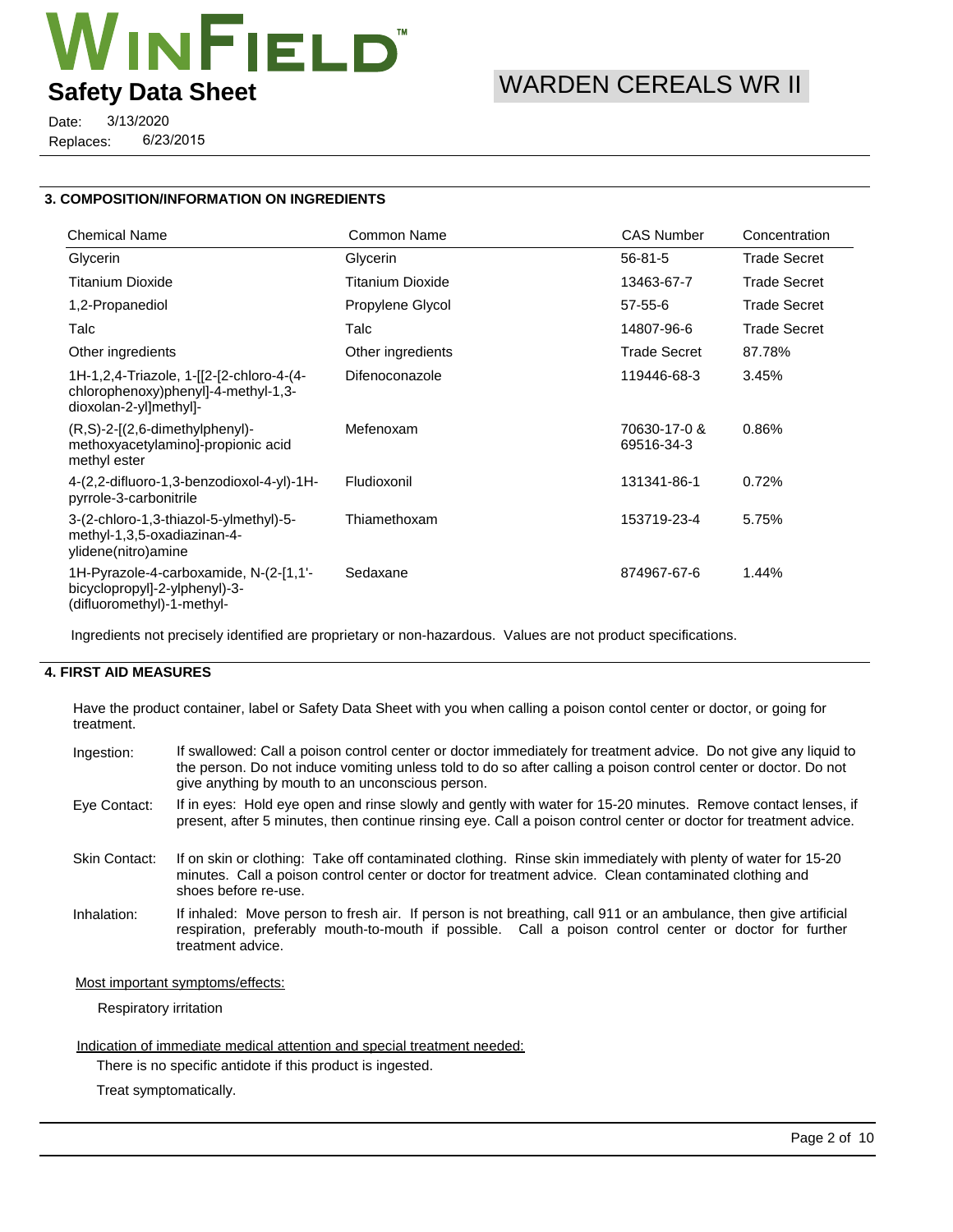

# WARDEN CEREALS WR II

6/23/2015 3/13/2020 Replaces: Date:

#### **5. FIRE FIGHTING MEASURES**

Suitable (and unsuitable) extinguishing media:

Use dry chemical, foam or CO2 extinguishing media. If water is used to fight fire, dike and collect runoff.

#### Specific Hazards:

During a fire, irritating and possibly toxic gases may be generated by thermal decomposition or combustion.

Special protective equipment and precautions for firefighters:

Wear full protective clothing and self-contained breathing apparatus. Evacuate nonessential personnel from the area to prevent human exposure to fire, smoke, fumes or products of combustion.

## **6. ACCIDENTAL RELEASE MEASURES**

Personal precautions, protective equipment, and emergency procedures: Follow exposure controls/personal protection outlined in Section 8.

Methods and materials for containment and cleaning up:

Control the spill at its source. Contain the spill to prevent it from spreading, contaminating soil, or entering sewage and drainage systems or any body of water. Clean up spills immediately, observing precautions outlined in Section 8. If a solid, sweep up material and place in a compatible disposal container. If a liquid, cover entire spill with absorbing material and place into compatible disposal container. Scrub area with hard water detergent (e.g. commercial products such as Tide, Joy, Spic and Span). Pick up wash liquid with additional absorbent and place into compatible disposal container. Once all material is cleaned up and placed in a disposal container, seal container and arrange for disposition.

### **7. HANDLING AND STORAGE**

Precautions for safe handling:

Store the material in a well-ventilated, secure area out of reach of children and domestic animals. Do not store food, beverages or tobacco products in the storage area. Prevent eating, drinking, tobacco use, and cosmetic application in areas where there is a potential for exposure to the material. Wash thoroughly with soap and water after handling.

Conditions for safe storage, including any incompatibilities:

Store locked up.

## **8. EXPOSURE CONTROLS/PERSONAL PROTECTION**

### **THE FOLLOWING RECOMMENDATIONS FOR EXPOSURE CONTROLS/PERSONAL PROTECTION ARE INTENDED FOR THE MANUFACTURE, FORMULATION AND PACKAGING OF THIS PRODUCT.**

## **FOR COMMERCIAL APPLICATIONS AND/OR ON-FARM APPLICATIONS CONSULT THE PRODUCT LABEL.**

#### Occupational Exposure Limits:

| <b>Chemical Name</b> | OSHA PEL                                                                  | <b>ACGIH TLV</b> | Other                                                                              | Source         |
|----------------------|---------------------------------------------------------------------------|------------------|------------------------------------------------------------------------------------|----------------|
| Glycerin             | 15 mg/m <sup>3</sup> TWA (total); 5<br>mg/m <sup>3</sup> TWA (respirable) | Not Established  | Not Established                                                                    | Not Applicable |
| Titanium Dioxide     | 15 mg/m <sup>3</sup> TWA (total)                                          | 10 $mq/m3 TWA$   | 2.4 mg/m <sup>3</sup> 10-hr<br>TWA (fine dust); 0.3<br>$mg/m3$ (ultrafine<br>dust) | Manufacturer   |
| Propylene Glycol     | Not Established                                                           | Not Established  | 10 mg/m <sup>3</sup> TWA                                                           | AIHA           |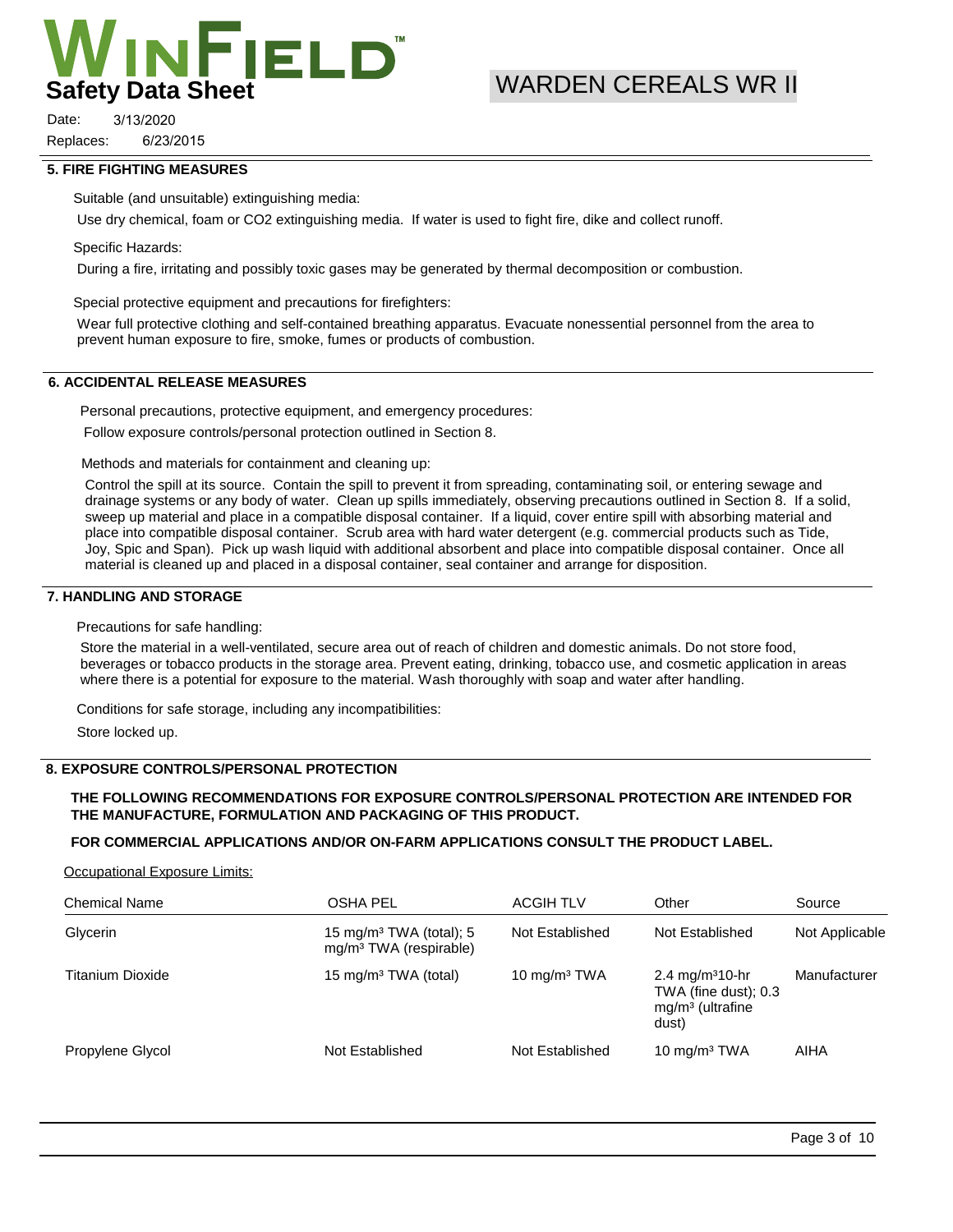# **INFIELD Safety Data Sheet**

# WARDEN CEREALS WR II

3/13/2020 Date:

6/23/2015 Replaces:

| Talc              | 20 mppcf (containing <1%)<br>quartz) TWA | 2 mg/m <sup>3</sup> (respirable;<br><1% crystalline<br>silica) TWA | 2 mg/m <sup>3</sup> (respirable;<br>$<$ 1% quartz)<br>TWA | <b>NIOSH</b>   |
|-------------------|------------------------------------------|--------------------------------------------------------------------|-----------------------------------------------------------|----------------|
| Other ingredients | Not Established                          | Not Established                                                    | Not Established                                           | Not Applicable |
| Difenoconazole    | Not Established                          | Not Established                                                    | $5 \text{ mg/m}^3$ TWA                                    | Manufacturer   |
| Mefenoxam         | Not Established                          | Not Established                                                    | $5 \text{ mg/m}^3$ TWA                                    |                |
| Fludioxonil       | Not Established                          | Not Established                                                    | 5 mg/m <sup>3</sup> TWA                                   |                |
| Thiamethoxam      | Not Established                          | Not Established                                                    | 3 mg/m <sup>3</sup> TWA                                   |                |
| Sedaxane          | Not Established                          | Not Established                                                    | $2 \text{ mg/m}^3$ TWA                                    |                |
|                   |                                          |                                                                    |                                                           |                |

### Appropriate engineering controls:

Use effective engineering controls to comply with occupational exposure limits (if applicable).

#### Individual protection measures:

#### Ingestion:

Prevent eating, drinking, tobacco usage and cosmetic application in areas where there is a potential for exposure to the material. Always wash thoroughly after handling.

#### Eye Contact:

Where eye contact is likely use splash-proof chemical goggles.

#### Skin Contact:

Where contact is likely, wear chemical-resistant gloves (such as barrier laminate, butyl rubber, nitrile rubber, neoprene rubber, polyvinyl chloride [PVC] or Viton), coveralls, socks and chemical-resistant footwear.

#### Inhalation:

A respirator is not normally required when handling this substance. Use effective engineering controls to comply with occupational exposure limits.

In case of emergency spills, use a NIOSH certified respirator with any N, R, P or HE filter.

# **9. PHYSICAL AND CHEMICAL PROPERTIES**

| Appearance: Red liquid                                 |             |                                                        |
|--------------------------------------------------------|-------------|--------------------------------------------------------|
| Odor:<br>Aromatic                                      |             |                                                        |
| Odor Threshold: Not Available                          |             |                                                        |
|                                                        |             | pH: $6.7$ (1% solution in deionized H2O @ 77°F [25°C]) |
| Melting point/freezing point: Not Available            |             |                                                        |
| Initial boiling point and boiling range: Not Available |             |                                                        |
| Flash Point (Test Method):                             |             | Not Available                                          |
| Flammable Limits (% in Air):                           |             | Not Available                                          |
| Flammability:                                          |             | Not Available                                          |
| Vapor Pressure: Difenoconazole                         |             | 2.5 x 10(-10) mmHg @ 77°F (25°C)                       |
|                                                        | Fludioxonil | 2.9 x 10(-9) mmHg @ 77°F (25°C)                        |
|                                                        | Mefenoxam   | 2.5 x 10(-5) mmHg @ 77°F (25°C)                        |
|                                                        | Sedaxane    | 4.9 x 10(-10) mmHg @ $68^{\circ}F$ (20 $^{\circ}C$ )   |
|                                                        |             |                                                        |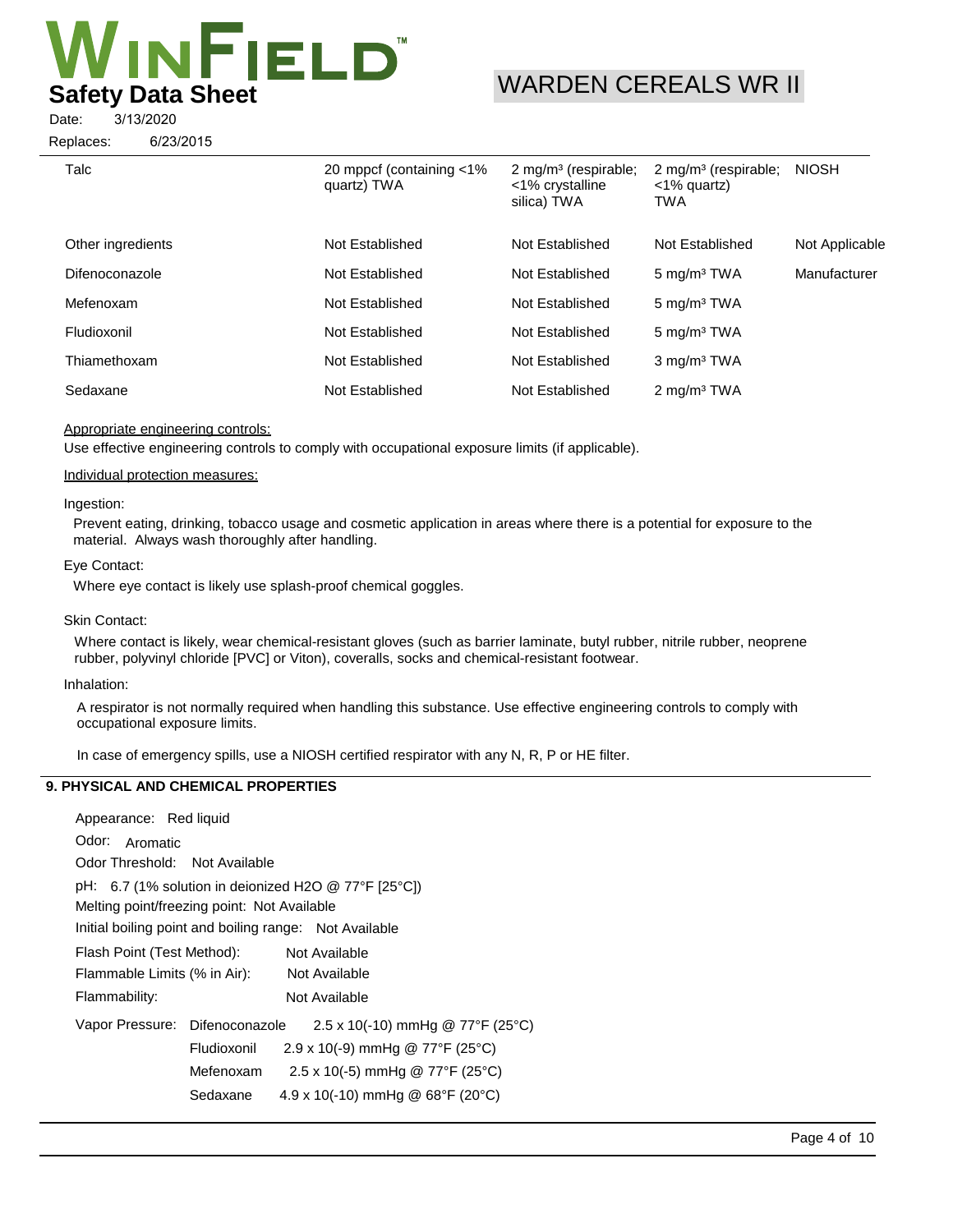# WINFIELD **Safety Data Sheet**

# WARDEN CEREALS WR II

6/23/2015 3/13/2020 Replaces: Date:

|                              | Thiamethoxam                                                | $2 \times 10(-11)$ mmHg @ 68°F (20°C)          |
|------------------------------|-------------------------------------------------------------|------------------------------------------------|
| Vapor Density: Not Available |                                                             |                                                |
|                              | Relative Density: $1.073$ g/cm <sup>3</sup> ; 8.954 lbs/gal |                                                |
| Solubility (ies):            |                                                             | Difenoconazole $15 \text{ mg/l}$ @ 77°F (25°C) |
|                              |                                                             | Fludioxonil $1.8 \text{ mg/l}$ @ 77°F (25°C)   |
|                              | Mefenoxam                                                   | 26 g/l @ 77°F (25°C)                           |
|                              |                                                             | Sedaxane 14 mg/l @ 77°F (25°C)                 |
|                              |                                                             | Thiamethoxam $4.1$ g/l @ 77°F (25°C)           |
|                              | Partition coefficient: n-octanol/water: Not Available       |                                                |
|                              | Autoignition Temperature: Not Available                     |                                                |
|                              | Decomposition Temperature: Not Available                    |                                                |
| Viscosity: Not Available     |                                                             |                                                |
| Other: None                  |                                                             |                                                |
| 10. STABILITY AND REACTIVITY |                                                             |                                                |

Chemical stability: Stable under normal use and storage conditions. Reactivity: Not reactive.

Possibility of hazardous reactions: Will not occur.

Conditions to Avoid: None known.

Incompatible materials: None known.

Hazardous Decomposition Products: Not Available

# **11. TOXICOLOGICAL INFORMATION**

Health effects information

Likely routes of exposure: Dermal, Inhalation

Symptoms of exposure: Respiratory irritation

Delayed, immediate and chronic effects of exposure: Possible carcinogenicity, Respiratory system effects

## Numerical measures of toxicity (acute toxicity/irritation studies (finished product))

| Ingestion:                 | Oral (LD50 Rat):              | > 5000 mg/kg body weight    |
|----------------------------|-------------------------------|-----------------------------|
| Dermal:                    | Dermal (LD50 Rat) :           | > 5000 mg/kg body weight    |
| Inhalation:                | Inhalation (LC50 Rat):        | $> 2.59$ mg/l air - 4 hours |
| Eye Contact:               | Minimally Irritating (Rabbit) |                             |
| <b>Skin Contact:</b>       | Slightly Irritating (Rabbit)  |                             |
| <b>Skin Sensitization:</b> | Not a Sensitizer (Guinea Pig) |                             |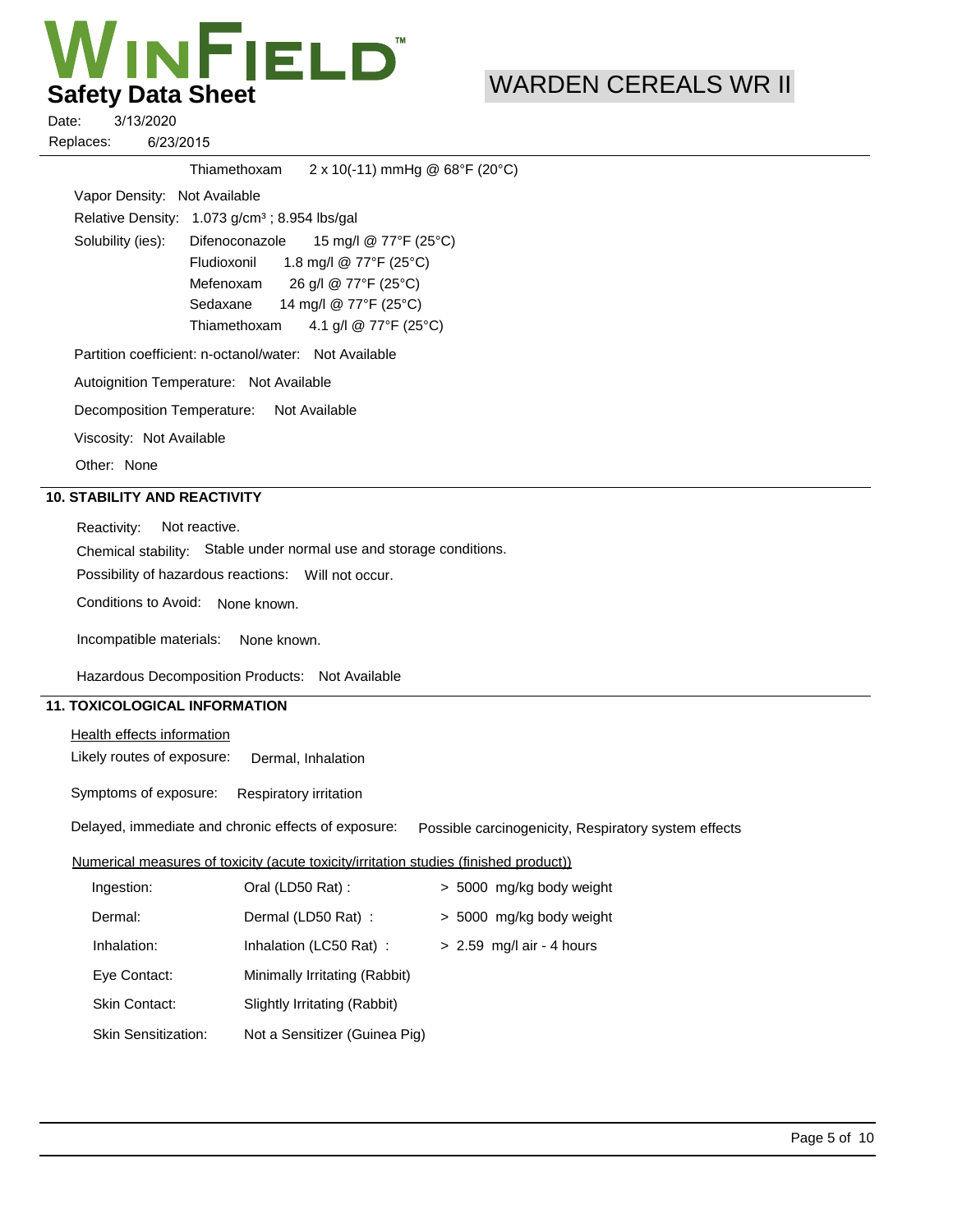# **INFIELD Safety Data Sheet**

# WARDEN CEREALS WR II

6/23/2015 3/13/2020 Replaces: Date:

#### Reproductive/Developmental Effects

Difenoconazole: None observed.

Fludioxonil: Delayed development at doses causing maternal toxicity.

Mefenoxam: None observed.

Sedaxane: Did not show teratogenic effects in animal experiments. Did not show reproductive toxicity effects in animal experiments.

Thiamethoxam: Developmental: Not teratogenic in rats or rabbits.

Reproductive: No effects on reproduction. Minor increase in a common testis effect in rats at high doses, which did not affect reproduction.

#### Chronic/Subchronic Toxicity Studies

Difenoconazole: Kidney and liver effects at high doses (>5000 ppm; rats); Eye effects in dogs at high dose levels.

Fludioxonil: Liver and kidney toxicity at high dose levels.

Mefenoxam: Liver effects at high dose animal tests.

Sedaxane: STOT - Repeated Exposure : No adverse effect has been observed in chronic toxicity tests.

Thiamethoxam: Subchronic: Liver effects occurred in rodents only at high dose levels. Not neurotoxic after high acute and subchronic exposure in rats.

#### **Carcinogenicity**

Difenoconazole: Did not show carcinogenic effects in animal experiments.

Fludioxonil: Marginal increase (7%) of liver tumors (female, rats: 3,000 ppm); Within historical control range (1 to 10%).

Mefenoxam: None observed.

Sedaxane: Did not show mutagenic effects in animal experiments.

At extremely high doses, numerically higher incidences of uterine, thyroid and liver tumors (male and/or female rats) and liver tumors (male mice) were within the range of normal background variation and thus considered unrelated to treatment. Some Regulatory Authorities have taken a more conservative position that these high-dose findings are treatment-related in rats and mice. The dose levels where these findings occur are not relevant to human exposure levels.

Thiamethoxam: Classified as "not likely to be carcinogenic in humans" based on lifetime studies in mice and rats.

| <b>Chemical Name</b>                                                                                      | NTP/IARC/OSHA Carcinogen |
|-----------------------------------------------------------------------------------------------------------|--------------------------|
| Glycerin                                                                                                  | <b>No</b>                |
| <b>Titanium Dioxide</b>                                                                                   | IARC Group 2B            |
| 1,2-Propanediol                                                                                           | No                       |
| Talc                                                                                                      | IARC Group 3             |
| Other ingredients                                                                                         | <b>No</b>                |
| 1H-1,2,4-Triazole, 1-[[2-[2-chloro-4-(4-<br>chlorophenoxy)phenyl]-4-methyl-1,3-dioxolan-<br>2-yl]methyl]- | No.                      |
| $(R, S)-2-[2, 6-dimethylphenyl)-$<br>methoxyacetylamino]-propionic acid methyl<br>ester                   | <b>No</b>                |
| 4-(2,2-difluoro-1,3-benzodioxol-4-yl)-1H-<br>pyrrole-3-carbonitrile                                       | No                       |
| 3-(2-chloro-1,3-thiazol-5-ylmethyl)-5-methyl-<br>1,3,5-oxadiazinan-4-ylidene(nitro)amine                  | <b>No</b>                |
| 1H-Pyrazole-4-carboxamide, N-(2-[1,1'-<br>bicyclopropyl]-2-ylphenyl)-3-(difluoromethyl)-1-<br>methyl-     | No                       |
| <b>Other Toxicity Information</b><br>Not Available                                                        |                          |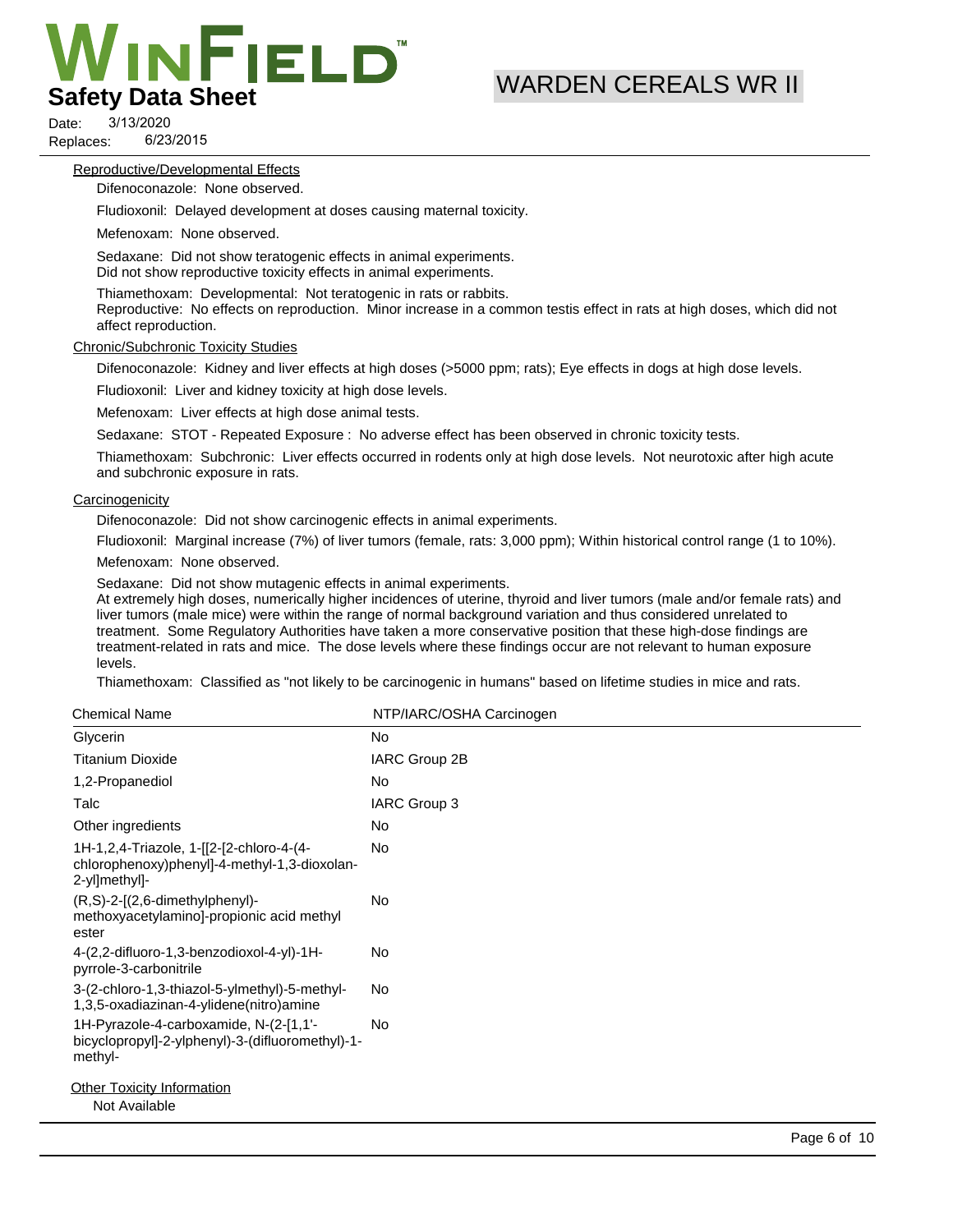

# WARDEN CEREALS WR II

6/23/2015 3/13/2020 Replaces: Date:

#### Toxicity of Other Components

#### Glycerin

Repeated or prolonged exposure to concentrated solutions may result in dermatitis.

#### Other ingredients

Not Established

#### Propylene Glycol

Reported to cause central nervous system depression (anesthesia, dizziness, confusion), headache and nausea. Also, eye irritation may occur with lacrimation but no residual discomfort or injury. Prolonged contact to skin may cause mild to moderate irritation and possible allergic reactions. Chronic dietary exposure caused kidney and liver injury in experimental animals.

#### Talc

Limited potential for respiratory disease.

#### Titanium Dioxide

Titanium dioxide is listed as an IARC Group 2B (Possibly Carcinogenic to Humans). Prolonged exposure causes respiratory irritation and may lead to pulmonary fibrosis. Normal handling and field strength application of this product are not expected to result in exposures exceeding the occupational exposure limit(s) for this ingredient.

#### Target Organs

| <b>Active Ingredients</b> |                                              |
|---------------------------|----------------------------------------------|
| Difenoconazole:           | Brain, liver, kidney, gastrointestinal tract |
| Fludioxonil:              | Liver, kidney                                |
| Mefenoxam:                | Liver                                        |
| Sedaxane:                 | Not Applicable                               |
| Thiamethoxam:             | Liver                                        |
| Inert Ingredients         |                                              |
| Glycerin:                 | Skin                                         |
| Other ingredients:        | Not Established                              |
| Propylene Glycol:         | CNS, kidney, liver                           |
| Talc:                     | Respiratory tract                            |
| Titanium Dioxide:         | Lung                                         |
|                           |                                              |

### **12. ECOLOGICAL INFORMATION**

#### Eco-Acute Toxicity

Difenoconazole:

Fish (Rainbow Trout) 96-hour LC50 1.1 mg/l Invertebrate (Water Flea) Daphnia Magna 48-hour EC50 0.77 mg/l Green Algae 72-hour EbC50 0.032 mg/

#### Mefenoxam:

Fish (Rainbow Trout) 96-hour LC50 > 121 ppm Invertebrate (Water Flea) Daphnia Magna 48-hour EC50 > 113 ppm Bird (Bobwhite Quail) 14-day LD50 981 mg/kg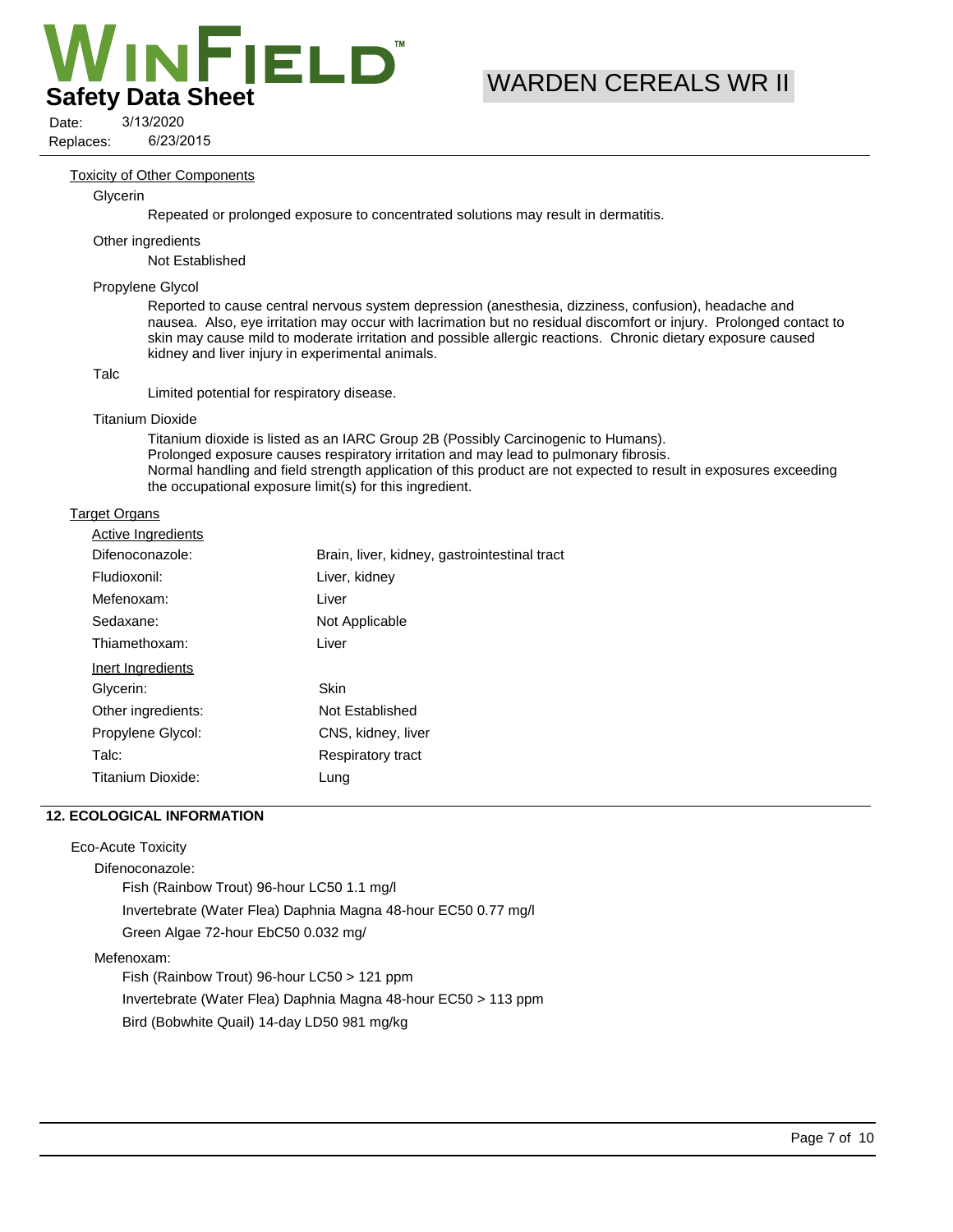# **INFIELD Safety Data Sheet**

# WARDEN CEREALS WR II

6/23/2015 3/13/2020 Replaces: Date:

#### Fludioxonil:

Fish (Rainbow Trout) 96-hour LC50 0.47 ppm

Green Algae 5-day EC50 0.087 ppm

Invertebrate (Water Flea) Daphnia Magna 48-hour EC50 0.9 ppm

Bird (Bobwhite Quail) 14-day LD50 > 2000 mg/kg

#### Thiamethoxam:

Fish (Rainbow Trout) 96-hour LC50 > 100 ppm

Bird (Mallard Duck) LD50 Oral 576 mg/kg

Invertebrate (Daphnia Magna) 48-hour EC50 > 106 ppm

Green Algae 4-day EC50 > 97 ppm

#### Sedaxane:

Invertebrate (Water Flea) Daphnia Magna 48-hour EC50 6.10 mg/l

Green Algae 96-hour EbC50 1.9 mg/l

Fish (Carp) 96-hour LC50 0.62 mg/l

# Environmental Fate

Difenoconazole:

The information presented here is for the active ingredient, difenoconazole.

Stable in soil and water. Low to moderate mobility in soil. Sinks in water (after 24 h).

#### Fludioxonil:

The information presented here is for the active ingredient, fludioxonil.

Does not bioaccumulate. Persistent in soil. Stable in water. Low mobility in soil. Sinks in water (after 24 h).

#### Mefenoxam:

The information presented here is for the active ingredient, mefenoxam.

Does not bioaccumulate. Not persistent in soil or water. Moderate mobility in soil. Mixes/sinks (after 24 h).

#### Sedaxane:

The information presented here is for the active ingredient, sedaxane. Material is not readily biodegradable. Material is not persistent in soil.

#### Thiamethoxam:

The information presented here is for the active ingredient, thiamethoxam. Not persistent in soil. Stable in water. Moderate mobility in soil. Floats in water (after 24 h).

## **13. DISPOSAL CONSIDERATIONS**

#### Disposal:

Do not reuse product containers. Dispose of product containers, waste containers, and residues according to local, state, and federal health and environmental regulations.

Characteristic Waste: Not Applicable

Listed Waste: Not Applicable

# **14. TRANSPORT INFORMATION**

DOT Classification Ground Transport - NAFTA Not regulated

**Comments**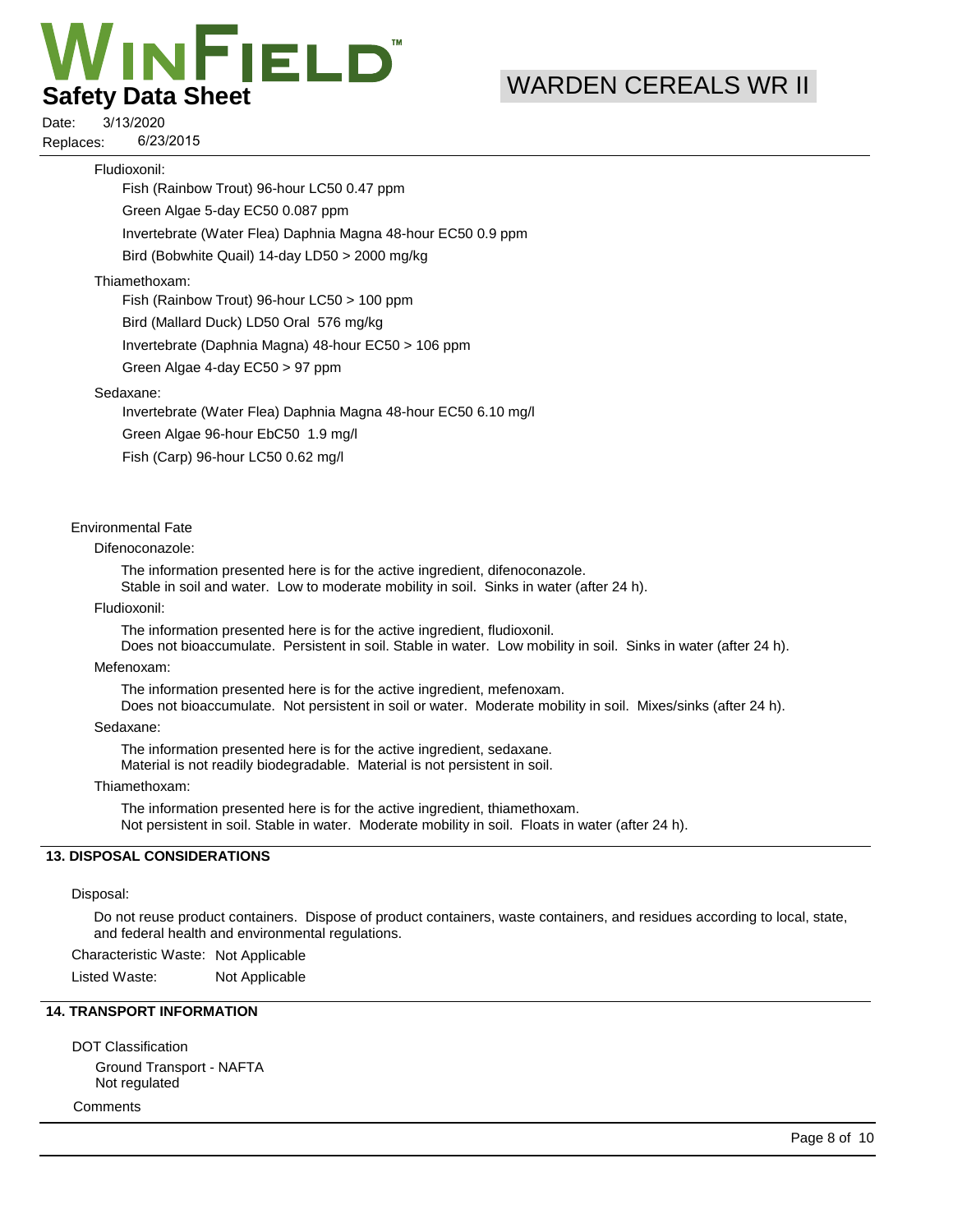

6/23/2015

Replaces:

WARDEN CEREALS WR II

Water Transport - International Proper Shipping Name: Environmentally Hazardous Substance, Liquid, N.O.S. (Thiamethoxam, Fludioxonil), Marine **Pollutant** Hazard Class: Class 9 Identification Number: UN 3082 Packing Group: PG III

Air Transport Proper Shipping Name: Environmentally Hazardous Substance, Liquid, N.O.S. (Thiamethoxam, Fludioxonil) Hazard Class: Class 9 Identification Number: UN 3082 Packing Group: PG III

#### **15. REGULATORY INFORMATION**

Pesticide Registration:

Not applicable

Not Applicable: Wash hands before eating, drinking, chewing gum, using tobacco, or using the toilet. Remove clothing/PPE immediately if pesticides get inside. Then wash thoroughly and put on clean clothing. Remove PPE immediately after handling this product. Wash the outside of gloves before removing. As soon as possible, wash thoroughly and change into clean clothing.

EPA Registration Number(s):

Not Applicable

EPCRA SARA Title III Classification:

Section 311/312 Hazard Classes: Acute Health Hazard

Section 313 Toxic Chemicals: None

RCRA Hazardous Waste Classification (40 CFR 261): Not Applicable TSCA Status: TSCA R & D Exempt CERCLA/SARA 304 Reportable Quantity (RQ): Not Applicable

# **16. OTHER INFORMATION**

| <b>NFPA Hazard Ratings</b> |   | <b>HMIS Hazard Ratings</b> |  | Minimal  |
|----------------------------|---|----------------------------|--|----------|
| Health:                    | 2 | Health:                    |  | Slight   |
| Flammability:              |   | Flammability:              |  | Moderate |
| Instability:               | 0 | Reactivity:                |  | Serious  |
|                            |   |                            |  | Extreme  |
| Hazard Category: D         |   |                            |  | Chronic  |

For non-emergency questions about this product call:

1-855-494-6343